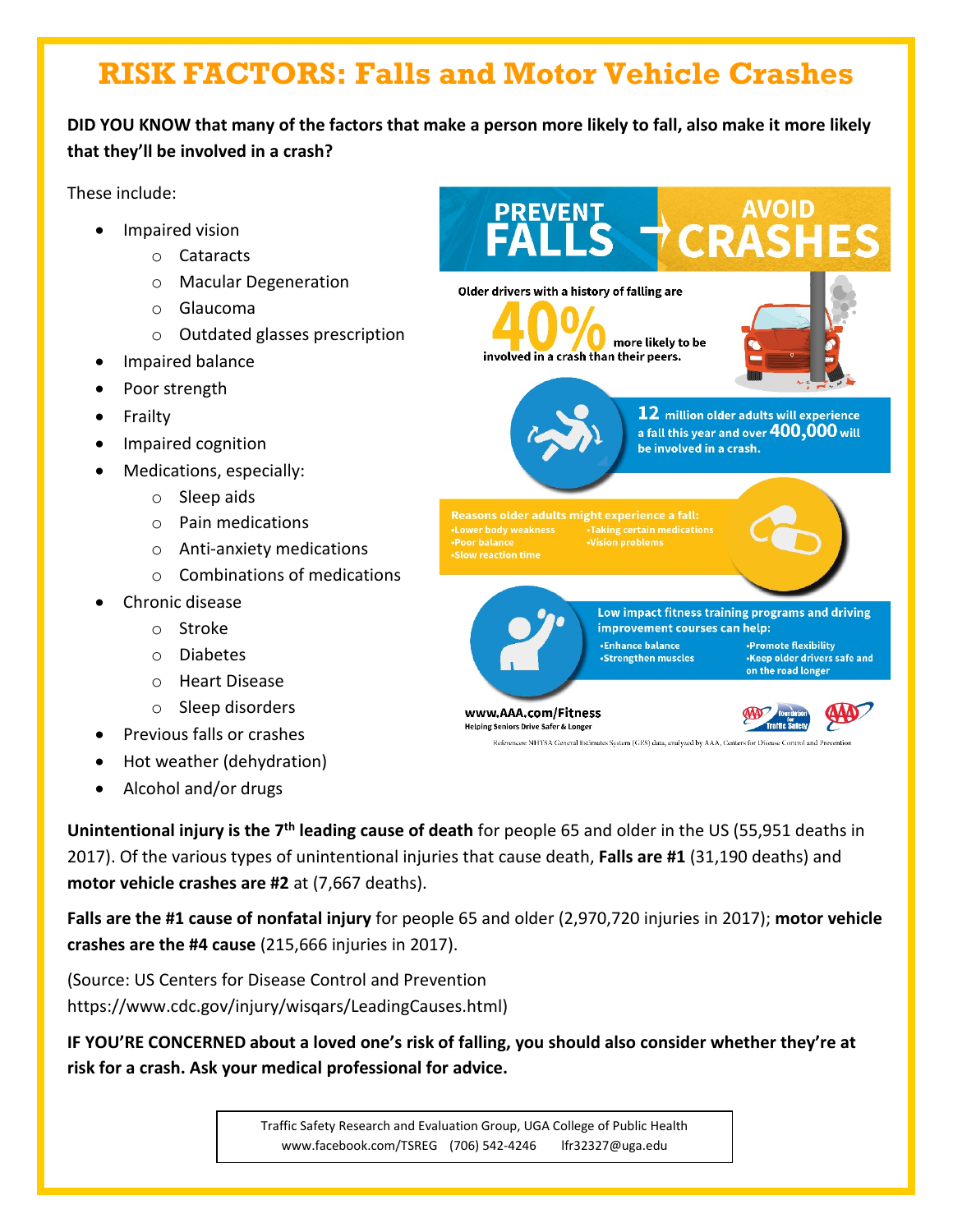## **SCREENING AND PREVENTION: Falls and Motor Vehicle Crashes**

#### **HOW DO YOU KNOW if you or a loved one might be at greater risk of a crash?**

There are several tools available to you:

- **Vision Exam, Medication Review, and Annual Check-ups:** To decrease your risk of both falls and crashes, don't neglect regular eye exams and physical exams to catch any changes in your health that might affect your driving or walking ability. Be sure that your doctor or pharmacist regularly reviews ALL medications you're taking (including supplements and over-the counter medications). You can also use Roadwise Rx, a free online tool, to check your medications for possible side effects and interactions. (roadwiserx.com)
- **Screening Tools:** these can be do-it-yourself, administered by a family member or friend, or performed by a health professional like your family doctor or an occupational therapist. Many are free; those that are not free may be covered by insurance.
	- o AARP Fitness-to-Drive screening tool: www.aarp.org/auto/driver-safety/info-2013/fitnessto-drive-screening-tool.html
	- o CDC's Stay Independent brochure (includes fall risk self-assessment): https://www.cdc.gov/steadi/pdf/STEADI-Brochure-StayIndependent-508.pdf
- **On-Road Testing:** If screening indicates a problem, the next step may be on-road testing. More detailed and more expensive, and typically not covered by insurance, on-road tests may be performed by a Certified Driving Rehabilitation Specialist or by a specially trained driving instructor. On-road tests can give detailed information about specific problems that may make someone unsafe to drive. They can also suggest modifications (such as not driving at night or in unfamiliar areas) or interventions (exercises or training) that can help someone stay safe longer. Your doctor or occupational therapist can refer you for on-road testing; more information is available at https://seniordriving.aaa.com/evaluate-your-driving-ability/professional-assessment/
- **In-Person Vehicle Check and Adjustment:** CarFit lets a trained specialist work with you in your own car to check for safety issues and adjust your seats, mirror, seat belts and other features to make your drive safer. https://www.car-fit.org/

Traffic Safety Research and Evaluation Group, UGA College of Public Health www.facebook.com/TSREG (706) 542-4246 lfr32327@uga.edu